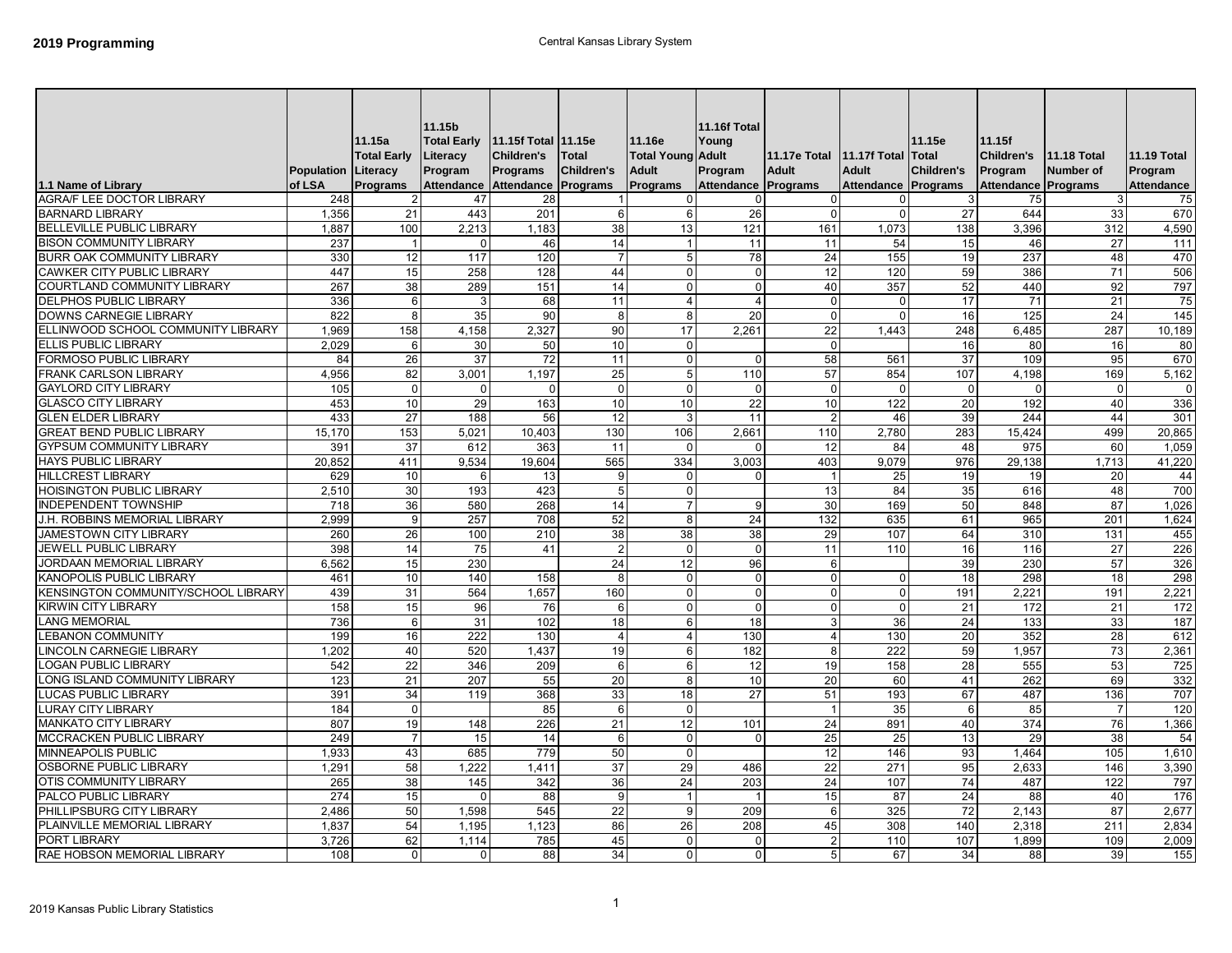| <b>RANDALL PUBLIC LIBRARY</b>      | 62 I   |     |        | 60    |     |     |       |     |       |                  |        |       | 77     |
|------------------------------------|--------|-----|--------|-------|-----|-----|-------|-----|-------|------------------|--------|-------|--------|
| <b>RANDOLPH-DECKER PUB. LIB.</b>   | 652    |     | 432    | 432   |     |     |       |     |       |                  | 864    |       | 877    |
| <b>RUSSELL PUBLIC LIBRARY</b>      | 4.463  |     | .051   | 2,632 |     |     | 118   |     | 400   | 140 <sub>1</sub> | 3,683  | 175   | 4,201  |
| <b>SALINA PUBLIC LIBRARY</b>       | 46,716 | 322 | 13.357 | 5,198 | 436 | 277 | 2.205 | 982 | 8,421 | 758              | 18,555 | 2.017 | 29,181 |
| <b>SCANDIA CITY LIBRARY</b>        | 345    |     | 1,054  | 1.040 |     | 20  | 869   |     | 890   |                  | 2,094  | 130   | 3,853  |
| SMITH CENTER PUBLIC LIBRARY        | .581   |     | 308    | 183.  |     |     |       |     | 437   |                  | 491    |       | 928    |
| <b>STOCKTON</b>                    | ,280   | 91  | .778   | 701.  |     |     |       |     |       | 125.             | 2,479  | 125   | 2,479  |
| <b>ISUNSHINE CITY LIBRARY</b>      | 123    |     |        |       |     |     |       |     |       |                  |        |       | 70     |
| <b>SYLVAN GROVE PUBLIC LIBRARY</b> | 272    |     | 470    | 740   |     |     |       |     | 79 I  |                  | .210   |       | 1.339  |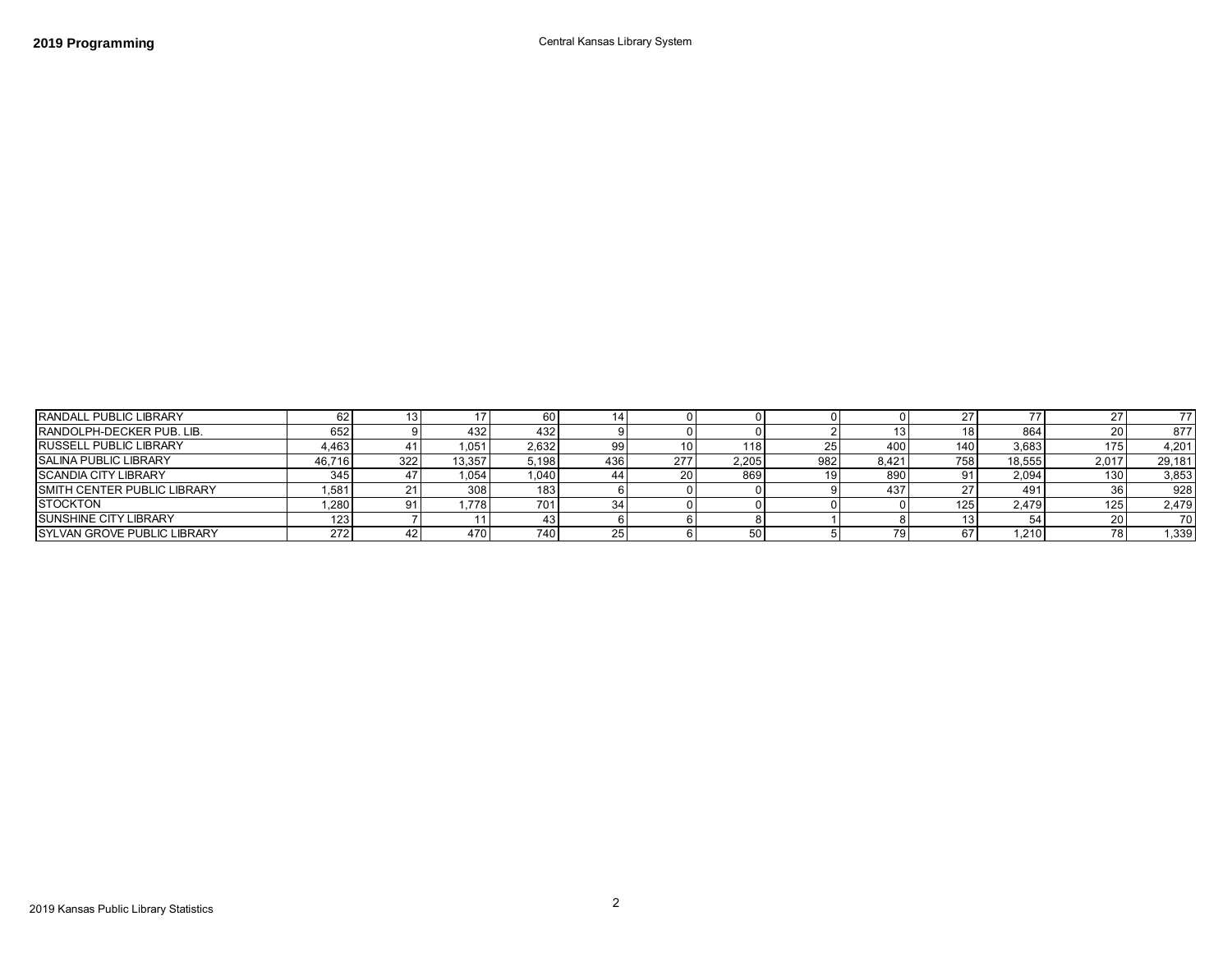## **2019 Programming 2019 Programming North Central Kansas Library System**

|                                        |                            |                    | 111.15b                         |                   |                   | l11.16e        | 11.16f Total        |                                 |                     |                 | l 11.15f          |                    |                   |
|----------------------------------------|----------------------------|--------------------|---------------------------------|-------------------|-------------------|----------------|---------------------|---------------------------------|---------------------|-----------------|-------------------|--------------------|-------------------|
|                                        |                            | 11.15a             | Total Early 11.15f Total 11.15e |                   |                   | Total          | Young               |                                 |                     | 11.15e          | <b>Children's</b> |                    |                   |
|                                        |                            | <b>Total Early</b> | Literacy                        | <b>Children's</b> | <b>Total</b>      | Young          | Adult               | 11.17e Total 11.17f Total Total |                     |                 | Program           | <b>11.18 Total</b> | 11.19 Total       |
|                                        | <b>Population Literacy</b> |                    | Program                         | Programs          | <b>Children's</b> | Adult          | Program             | Adult                           | Adult               | Children's      | <b>Attendanc</b>  | Number of          | Program           |
| 1.1 Name of Library                    | of LSA                     | Programs           | Attendance Attendance Programs  |                   |                   | Programs       | Attendance Programs |                                 | Attendance Programs |                 | e                 | Programs           | <b>Attendance</b> |
| AMERICUS TOWNSHIP LIBRARY              | 1.777                      | 36                 | 103                             | 22                |                   |                |                     | $\Omega$                        |                     | 40 <sup>1</sup> | 125               | 44                 | 129               |
| <b>AXTELL PUBLIC LIBRARY</b>           | 401                        | 6                  | 50                              | 26                | 6                 | $\Omega$       | U                   | $\Omega$                        |                     | 12              | 76                | 12                 | 76                |
| <b>BEATTIE PUBLIC LIBRARY</b>          | 189                        | $\Omega$           | $\Omega$                        | $\Omega$          | $\mathbf 0$       | $\Omega$       | $\Omega$            |                                 |                     | $\Omega$        | $\Omega$          | $\Omega$           | $\Omega$          |
| <b>BLUE RAPIDS PUBLIC LIBRARY</b>      | 963                        | 10                 | 355                             | 636               | 25                | 10             | 170                 |                                 | 50                  | 35              | 991               | 46                 | 1,211             |
| <b>BURNS PUBLIC LIBRARY</b>            | 208                        | 31                 | 85                              | 143               | 31                | 31             | 55                  | 34                              | 209                 | 62              | 228               | 127                | 492               |
| CHAPMAN PUBLIC LIBRARY                 | 1,357                      | 14                 | 190                             | 54                | $\overline{4}$    | 5              | 18                  | 33                              | 183                 | 18              | 244               | 56                 | 445               |
| <b>CLAY CENTER CARNEGIE LIBRARY</b>    | 3.989                      | 68                 | 1.782                           | 1.563             | 35                | 63             | 946                 | 92                              | 1.385               | 103             | 3.345             | 258                | 5,676             |
| <b>CLIFTON PUBLIC LIBRARY</b>          | 515                        | 36                 | 390                             | 65                | 6                 | $\Omega$       | $\Omega$            | $\Omega$                        |                     | 42              | 455               | 42                 | 455               |
| <b>BURNLEY MEMORIAL/Falls Township</b> | 1.066                      | 25                 | 302                             | 649               | 14                | $\Omega$       | $\Omega$            | 3                               | 94                  | 39              | 951               | 42                 | 1,045             |
| COUNCIL GROVE PUBLIC LIBRARY           | 2.079                      | 38                 | 523                             | 802               | 27                | 27             | 91                  | 42                              | 717                 | 65              | 1,325             | 134                | 2,133             |
| DOROTHY BRAMLAGE PUBLIC LIBRARY        | 32,594                     | 184                | 3,486                           | 5,869             | 81                | 52             | 1,891               | 157                             | 1,349               | 265             | 9,355             | 474                | 12,595            |
| <b>DWIGHT PUBLIC LIBRARY</b>           | 255                        | 2                  | $\overline{2}$                  | 6                 | $\overline{4}$    |                | 11                  | $\mathbf 0$                     |                     | 6               | 8                 | 10                 | 19                |
| ELM CREEK TOWNSHIP LIBRARY             | 284                        | 19                 | 15                              | 64                | 19                | 19             | 27                  | 19                              | 120                 | 38              | 79                | 76                 | 226               |
| <b>EMPORIA PUBLIC LIBRARY</b>          | 29.552                     | 336                | 9.075                           | 6,813             | 182               | 23             | 549                 | 56                              | 834                 | 518             | 15,888            | 597                | 17,271            |
| <b>ENTERPRISE PUBLIC LIBRARY</b>       | 794                        |                    |                                 | 255               | 10                |                |                     | $\Omega$                        |                     | 10              | 255               | 10                 | 255               |
| <b>FLORENCE PUBLIC LIBRARY</b>         | 438                        | $\overline{2}$     | $\Omega$                        | 14                |                   |                | 6                   | 16                              | 90                  | 3               | 14                | 20                 | 110               |
| <b>FRANKFORT CITY LIBRARY</b>          | 695                        | 66                 | 792                             | 1.621             | 96                | $\overline{0}$ | $\Omega$            | $\Omega$                        |                     | 162             | 2.413             | 162                | 2,413             |
| <b>GOESSEL PUBLIC LIBRARY</b>          | 501                        | 36                 | 413                             | 489               | 17                | 3              | 50                  | 11                              | 471                 | 53              | 902               | 67                 | 1,423             |
| HANOVER PUBLIC                         | 651                        | $\overline{7}$     | 54                              | 64                | $\overline{7}$    | $\Omega$       | $\Omega$            |                                 | 23                  | 14              | 118               | 15                 | 141               |
| HARTFORD/ELMENDARO TOWNSHIP            | 929                        | 53                 | 285                             | 970               | 149               | 77             | 78                  | 38                              | 102                 | 202             | 1,255             | 317                | 1,435             |
| <b>HERINGTON PUBLIC LIBRARY</b>        | 2.304                      | 43                 | 1.008                           | 1,302             | 36                | 16             | 485                 | 50                              | 370                 | 79              | 2,310             | 145                | 3,165             |
| <b>HILLSBORO PUBLIC LIBRARY</b>        | 2.834                      | 88                 | 1.860                           | 680               | 28                | 20             | 319                 | 11                              | 2.205               | 116             | 2.540             | 147                | 5,064             |
| <b>HOPE COMMUNITY LIBRARY</b>          | 334                        | 10                 | 69                              | 198               | 17                | $\Omega$       | $\Omega$            |                                 | 20                  | 27              | 267               | 28                 | 287               |
| LEONARDVILLE CITY LIBRARY              | 436                        | 9                  | 69                              | 31                | 6                 |                | 6                   | $\Omega$                        |                     | 15              | 100               | 16                 | 106               |
| LYON COUNTY LIBRARY DIST. #1           | 1,148                      | 28                 | 109                             | 173               | 25                | 17             | 51                  | $\Omega$                        |                     | 53              | 282               | 70                 | 333               |
| <b>MANHATTAN PUBLIC LIBRARY</b>        | 54.959                     | 279                | 13.633                          | 9.142             | 165               | 81             | 2.999               | 172                             | 4.697               | 444             | 22,775            | 697                | 30,471            |
| <b>MARION CITY LIBRARY</b>             | 1.787                      | 39                 | 815                             | 965               | 29                | 6              | 210                 | 35                              | 2.340               | 68              | 1.780             | 109                | 4,330             |
| MARYSVILLE PUBLIC LIBRARY              | 3,268                      | 89                 | 1.673                           | 2,983             | 144               | 21             | 247                 | 53                              | 392                 | 233             | 4,656             | 307                | 5,295             |
| PEABODY TOWNSHIP LIBRARY               | 1.297                      | $\overline{2}$     | 35                              | 35                |                   |                | 60                  |                                 | 40                  | 3               | 70                | 5                  | 170               |
| POTTAWATOMIE WABAUNSEE REGIONAL LIBI   | 26.409                     | 545                | 3.236                           | 8.164             | 412               | 10             | 265                 | 126                             | 554                 | 957             | 11.400            | 1.093              | 12,219            |
| <b>RILEY CITY LIBRARY</b>              | 954                        | 51                 | 591                             | 389               | 19                | 16             | 118                 | 13                              | 270                 | 70              | 980               | 99                 | 1,368             |
| <b>SOLOMON PUBLIC LIBRARY</b>          | 1.015                      | 50                 | 666                             | 178               | 8                 | $\mathbf 0$    | $\mathbf 0$         | $\Omega$                        |                     | 58              | 844               | 58                 | 844               |
| <b>VERMILLION PUBLIC LIBRARY</b>       | 102                        | 5                  | 480                             | 72                | $\overline{2}$    |                |                     |                                 |                     |                 | 552               |                    | 552               |
| WAKEFIELD PUBLIC LIBRARY               | 932                        | 5                  | 54                              | 494               | 15                | 5              | 56                  | 6                               | 155                 | 20              | 548               | 31                 | 759               |
| <b>WAMEGO PUBLIC LIBRARY</b>           | 4.762                      | 86                 | 2.950                           | 4,603             | 90                | 60             | 511                 | 46                              | 381                 | 176             | 7,553             | 282                | 8,445             |
| <b>WASHINGTON PUBLIC LIBRARY</b>       | 1.062                      | $\mathbf{Q}$       | 240                             | 148               | 9                 | $\Omega$       | O                   |                                 |                     | 18              | 388               | 18                 | 388               |
| WATERVILLE PUBLIC LIBRARY              | 639                        | 10                 | 325                             | 35                | 3                 |                | 8                   |                                 | 15                  | 13              | 360               | 15                 | 383               |
| WHITE CITY PUBLIC LIBRARY              | 569                        | 6                  | 31                              | 20                | $\overline{2}$    | $\mathbf{1}$   | 8 <sup>1</sup>      | $\Omega$                        | $\Omega$            | 8 <sup>1</sup>  | 51                | 9                  | 59                |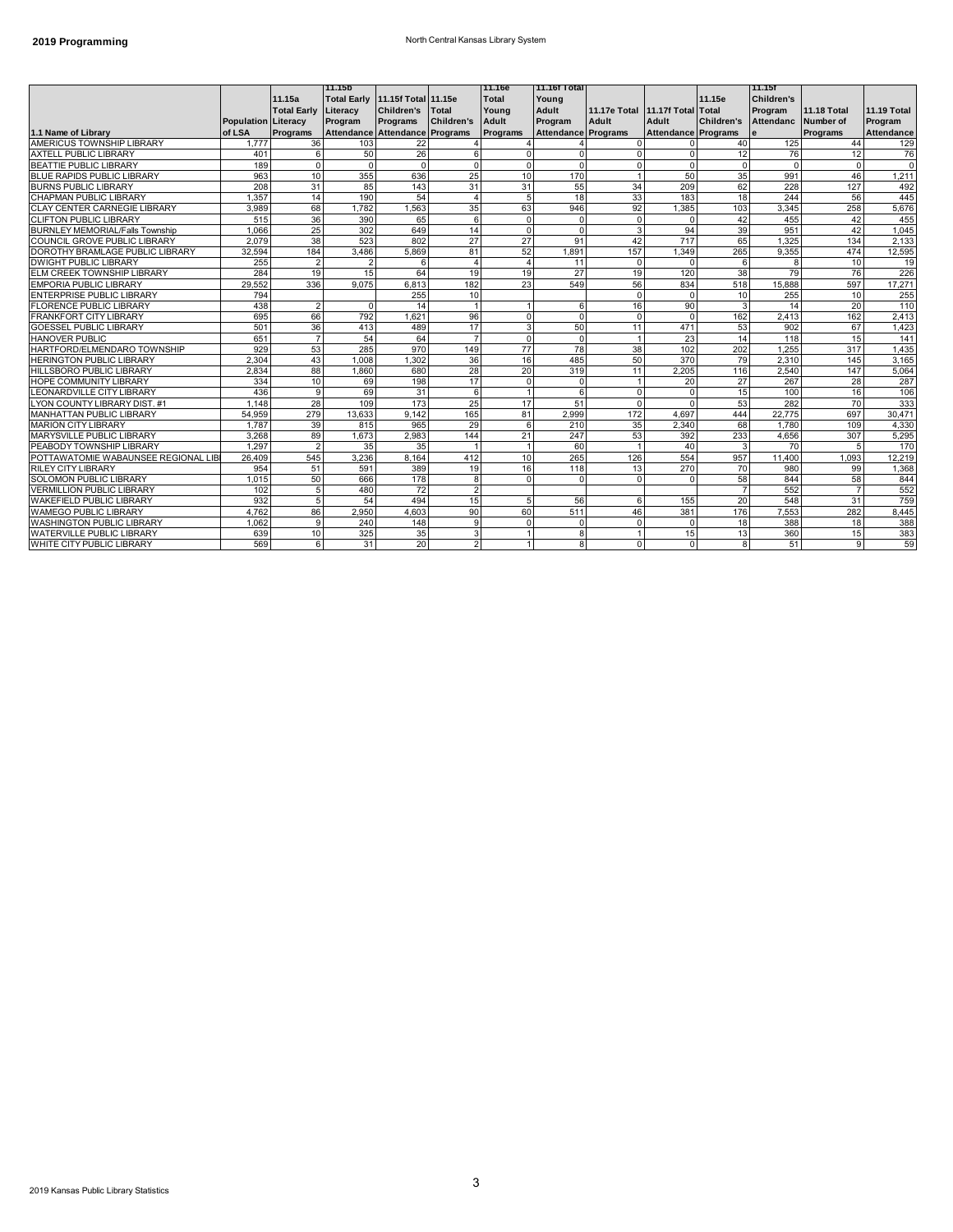### **2019 Programming** Northeast Kansas Library System

|                                         |                            |                    | l11.15b                         |            |                   | 11.16e                   | 11.16f Total        |                |                            |                   | 11.15f            |                    |                    |
|-----------------------------------------|----------------------------|--------------------|---------------------------------|------------|-------------------|--------------------------|---------------------|----------------|----------------------------|-------------------|-------------------|--------------------|--------------------|
|                                         |                            | 11.15a             | Total Early 11.15f Total 11.15e |            |                   | <b>Total</b>             | Young               |                |                            | 11.15e            | <b>Children's</b> |                    |                    |
|                                         |                            | <b>Total Early</b> | Literacy                        | Children's | <b>Total</b>      | Young                    | Adult               | 11.17e Total   | 11.17f Total Total         |                   | Program           | <b>11.18 Total</b> | <b>11.19 Total</b> |
|                                         | <b>Population Literacy</b> |                    | Program                         | Programs   | <b>Children's</b> | Adult                    | Program             | Adult          | Adult                      | <b>Children's</b> | Attendanc         | Number of          | Program            |
| 1.1 Name of Library                     | of LSA                     | Programs           | Attendance Attendance Programs  |            |                   | Programs                 | Attendance Programs |                | <b>Attendance Programs</b> |                   |                   | Programs           | <b>Attendance</b>  |
| <b>BALDWIN CITY LIBRARY</b>             | 4,691                      | 119                | 3,901                           | 2,097      | 39                | 31                       | 416                 | 49             | 1,192                      | 158               | 5,998             | 238                | 7,606              |
| BARNES READING ROOM                     | 492                        | 18                 | 162                             | 87         | 17                | 5                        | 39                  | $\overline{4}$ | 24                         | 35                | 249               | 44                 | 312                |
| BASEHOR COMMUNITY LIBRARY, DIST #2, LV. | 11.265                     | 273                | 5,103                           | 10,018     | 111               | 135                      | 6.624               | 377            | 5,198                      | 384               | 15,121            | 896                | 26,943             |
| <b>BECK-BOOKMAN LIBRARY</b>             | 3.248                      | 108                | 1.176                           | 733        | 56                | 25                       | 209                 | 14             | 202                        | 164               | 1.909             | 203                | 2,320              |
| BERN COMMUNITY LIBRARY                  | 373                        | $\overline{4}$     | 20                              | 50         | $\overline{4}$    | $\Omega$                 | $\mathbf 0$         | $\overline{4}$ | 10                         | 8                 | 70                | 12                 | 80                 |
| BONNER SPRINGS CITY LIBRARY             | 7,804                      | 288                | 7,046                           | 5,713      | 80                | 28                       | 1,890               | 188            | 1,561                      | 368               | 12,759            | 584                | 16,210             |
| BURLINGAME COMMUNITY LIBRARY            | 890                        | 31                 | 605                             | 493        | 18                | 10                       | 95                  | 32             | 261                        | 49                | 1,098             | 91                 | 1,454              |
| CARBONDALE CITY LIBRARY                 | 1.377                      |                    |                                 | 733        | 39                |                          |                     | 17             | 557                        | 39                | 733               | 56                 | 1.290              |
| CENTRALIA COMMUNITY LIBRARY             | 517                        |                    |                                 | 483        | 8                 |                          |                     | 271            | 1,130                      | 8                 | 483               | 279                | 1,613              |
| CORNING CITY LIBRARY                    | 163                        | 5                  | 14                              | 179        | 5                 | $\Omega$                 | $\mathbf 0$         | $\Omega$       |                            | 10                | 193               | 10                 | 193                |
| DELAWARE TOWNSHIP LIBRARY               | 1.886                      | 60                 | 169                             | 102        | 6                 | 6                        | 18                  | $\overline{4}$ | 32                         | 66                | 271               | 76                 | 321                |
| EFFINGHAM COMMUNITY LIBRARY             | 521                        | $\overline{7}$     | 72                              | 60         | 6                 | 11                       | 64                  | $\Omega$       | $\Omega$                   | 13                | 132               | 24                 | 196                |
| EUDORA PUBLIC LIBRARY                   | 7,755                      | 111                | 2,841                           | 2,847      | 121               | 68                       | 1,663               | 69             | 2,161                      | 232               | 5,688             | 369                | 9,512              |
| HIAWATHA/MORRILL PUBLIC LIBRARY         | 3,134                      | 121                | 2,143                           | 389        | 51                | 19                       | 49                  | 188            | 2,195                      | 172               | 2,532             | 379                | 4,776              |
| <b>HORTON PUBLIC LIBRARY</b>            | 1.688                      | 42                 | 323                             | 187        | 16                | 9                        | 56                  | 6              | 16                         | 58                | 510               | 73                 | 582                |
| JOHNSON COUNTY LIBRARY                  | 450.146                    | 1.539              | 44.320                          | 22.067     | 493               | 217                      | 6,738               | 545            | 18.697                     | 2,032             | 66.387            | 2.794              | 91,822             |
| KANSAS CITY, KANSAS PUBLIC LIBRARY      | 157.520                    | 659                | 11.705                          | 30.587     | 1.531             | 416                      | 9.618               | 1.667          | 19.939                     | 2.190             | 42.292            | 4.273              | 71.849             |
| LANSING COMMUNITY LIBRARY               | 11,964                     | 92                 | 1,132                           | 1,774      | 123               | $\overline{\phantom{a}}$ | 9                   | 35             | 384                        | 215               | 2,906             | 252                | 3,299              |
| LAWRENCE PUBLIC LIBRARY                 | 97.286                     | 543                | 22,362                          | 15,055     | 296               | 203                      | 5,560               | 336            | 9.874                      | 839               | 37,417            | 1,378              | 52,851             |
| LEAVENWORTH PUBLIC LIBRARY              | 36.062                     | 281                | 7.120                           | 1.932      | 104               | 81                       | 422                 | 126            | 1.501                      | 385               | 9.052             | 592                | 10,975             |
| LIBRARY DISTRICT #1, DONIPHAN COUNTY    | 7.139                      | 83                 | 2.284                           | 1.891      | 49                | 26                       | 153                 | 14             | 155                        | 132               | 4.175             | 172                | 4.483              |
| LIBRARY DISTRICT #1, MIAMI COUNTY       | 9.107                      | 97                 | 1,966                           | 2,630      | 50                | 23                       | 1.045               | 110            | 1,533                      | 147               | 4,596             | 280                | 7,174              |
| LINWOOD COMMUNITY LIBRARY DISTRICT #1   | 4.325                      | 57                 | 544                             | 618        | 27                | 24                       | 156                 | 400            | 2.848                      | 84                | 1.162             | 508                | 4,166              |
| <b>LYNDON CARNEGIE LIBRARY</b>          | 1.497                      | 39                 | 363                             | 436        | 56                | $\Omega$                 | $\Omega$            | 33             | 270                        | 95                | 799               | 128                | 1,069              |
| MARY COTTON PUBLIC LIBRARY              | 2.564                      | 42                 | 1.240                           | 425        | 18                | 13                       | 90                  | 3              | 65                         | 60                | 1.665             | 76                 | 1,820              |
| MCLOUTH PUBLIC LIBRARY                  | 844                        | 16                 | 368                             | 324        | 23                | 24                       | 199                 | $\Omega$       |                            | 39                | 692               | 63                 | 891                |
| MERIDEN-OZAWKIE PUBLIC LIBRARY          | 4.502                      | 166                | 3.947                           | 3,131      | 106               | 16                       | 297                 | 60             | 823                        | 272               | 7,078             | 348                | 8,198              |
| NORTONVILLE PUBLIC LIBRARY              | 905                        | 13                 | 315                             | 210        | 30                | 17                       | 97                  | $\Omega$       |                            | 43                | 525               | 60                 | 622                |
| OLATHE PUBLIC LIBRARY                   | 139.605                    | 556                | 13.317                          | 4.513      | 162               | 511                      | 8.057               | 326            | 5.296                      | 718               | 17,830            | 1.555              | 31,183             |
| OSAGE CITY PUBLIC LIBRARY               | 2.821                      | 87                 | 614                             | 1.353      | 119               | 6                        | 145                 | 53             | 765                        | 206               | 1.967             | 265                | 2.877              |
| OSAWATOMIE PUBLIC LIBRARY               | 4.266                      | 109                | 702                             | 2,507      | 335               | 149                      | 1.278               | 37             | 645                        | 444               | 3,209             | 630                | 5,132              |
| OSKALOOSA PUBLIC LIBRARY                | 2.136                      | 61                 | 1.770                           | 205        | 14                |                          | 5                   | 10             | 75                         | 75                | 1,975             | 85                 | 2,055              |
| OTTAWA LIBRARY                          | 12.267                     | 355                | 5.782                           | 5,015      | 287               | 50                       | 617                 | 274            | 1.809                      | 642               | 10.797            | 966                | 13,223             |
| <b>OVERBROOK PUBLIC LIBRARY</b>         | 1,022                      | 54                 | 701                             | 380        | 6                 | $\overline{1}$           | 21                  | 3              | 110                        | 60                | 1,081             | 64                 | 1,212              |
| PAOLA FREE LIBRARY                      | 5,670                      | 125                | 2,769                           | 1.893      | 25                | 14                       | 396                 | 123            | 571                        | 150               | 4.662             | 287                | 5,629              |
| POMONA COMMUNITY LIBRARY                | 821                        | 58                 | 930                             | 3,130      | 168               | $\overline{4}$           | 40                  | 3              | 40                         | 226               | 4.060             | 233                | 4,140              |
| RICHMOND PUBLIC LIBRARY                 | 458                        | 51                 | 233                             | 250        | 39                | 33                       | 114                 | 77             | 509                        | 90                | 483               | 200                | 1,106              |
| ROSSVILLE COMMUNITY LIBRARY             | 1.896                      | 68                 | 1.060                           | 3.387      | 107               | 31                       | 207                 | 51             | 925                        | 175               | 4.447             | 257                | 5,579              |
| SENECA FREE LIBRARY                     | 2.052                      | 27                 | 394                             | 462        | 35                | 0                        | $\mathbf 0$         | 8              | 132                        | 62                | 856               | 70                 | 988                |
| SILVER LAKE LIBRARY                     | 2.014                      | 40                 | 911                             | 1.864      | 86                | 10                       | 39                  | 26             | 197                        | 126               | 2.775             | 162                | 3,011              |
| TONGANOXIE PUBLIC LIBRARY               | 5.524                      | 437                | 16.388                          | 14.565     | 376               | 366                      | 14.157              | 384            | 6.971                      | 813               | 30.953            | 1.563              | 52.081             |
| TOPEKA AND SHAWNEE COUNTY PUBLIC LIBI   | 173.589                    | 1.193              | 19.616                          | 15,854     | 388               | 16                       | 625                 | 317            | 10.725                     | 1,581             | 35.470            | 1.914              | 46,820             |
| <b>WELLSVILLE CITY LIBRARY</b>          | 1,801                      | 36                 | 704                             | 1,596      | 21                | 8                        | 183                 | 78             | 1.014                      | 57                | 2,300             | 143                | 3,497              |
| WETMORE PUBLIC LIBRARY                  | 362                        | 5                  | 144                             | 152        | $\overline{4}$    | 4                        | 12                  | $\overline{A}$ | 93                         | 9                 | 296               | 17                 | 401                |
| WILLIAMSBURG COMMUNITY LIBRARY          | 397                        | 68                 | 393                             | 304        | 84                | 68                       | 118                 | 8              | 65                         | 152               | 697               | 228                | 880                |
| WINCHESTER PUBLIC LIBRARY               | 1.143                      | 152                | 448                             | 730        | 110               | 0                        | $\mathsf{O}\xspace$ | 15             | 66                         | 262               | 1.178             | 277                | 1,244              |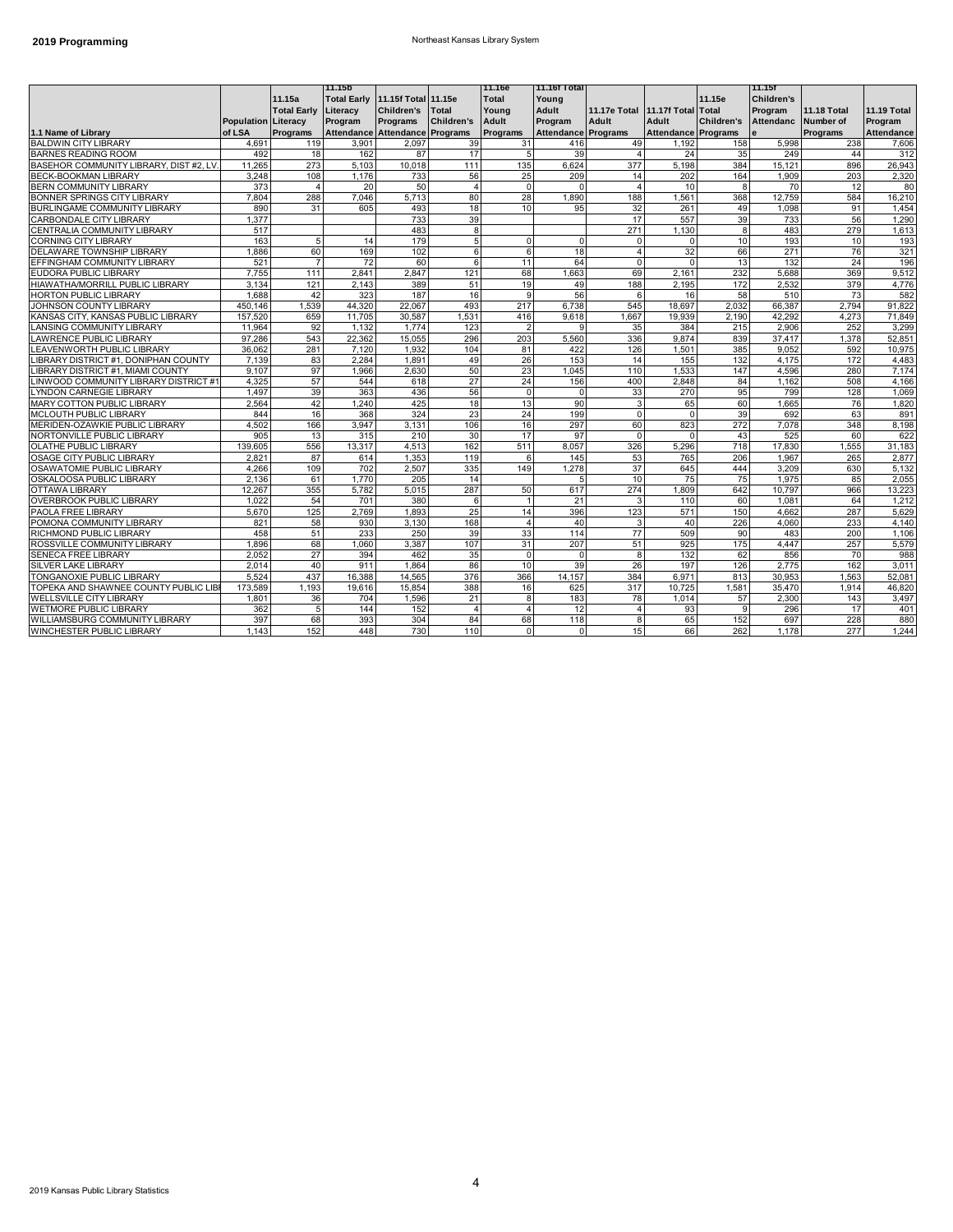### **2019 Programming** Northwest Kansas Library System

|                                      |                            |                    | 11.15b   |                                 |                   | 11.16e      | 11.16f Total        |                                 |                            |                   | 11.15f              |                    |                    |
|--------------------------------------|----------------------------|--------------------|----------|---------------------------------|-------------------|-------------|---------------------|---------------------------------|----------------------------|-------------------|---------------------|--------------------|--------------------|
|                                      |                            | 11.15a             |          | Total Early 11.15f Total 11.15e |                   | Total       | Young               |                                 |                            | 11.15e            | <b>Children's</b>   |                    |                    |
|                                      |                            | <b>Total Early</b> | Literacy | <b>Children's</b>               | <b>Total</b>      | Young       | Adult               | 11.17e Total 11.17f Total Total |                            |                   | Program             | <b>11.18 Total</b> | <b>11.19 Total</b> |
|                                      | <b>Population Literacy</b> |                    | Program  | Programs                        | <b>Children's</b> | Adult       | Program             | Adult                           | Adult                      | <b>Children's</b> | Attendanc Number of |                    | Program            |
| 1.1 Name of Library                  | of LSA                     | Programs           |          | Attendance Attendance Programs  |                   | Programs    | Attendance Programs |                                 | <b>Attendance Programs</b> |                   | -le                 | Programs           | Attendance         |
| <b>ATWOOD PUBLIC LIBRARY</b>         | 2.508                      | 47                 | 774      | 710                             | 53                | 51          | 531                 | 38                              | 185                        | 100               | 1.484               | 189                | 2,200              |
| <b>BIRD CITY PUBLIC LIBRARY</b>      | 434                        |                    | 143      | 65                              |                   |             |                     |                                 |                            |                   | 208                 |                    | 208                |
| COLBY/PIONEER MEMORIAL LIBRARY       | 5,317                      | 159                | 3.459    | 4,806                           | 336               | 319         | 3.893               | 383                             | 3.903                      | 495               | 8.265               | 1.197              | 16,061             |
| <b>GOODLAND PUBLIC LIBRARY</b>       | 4.386                      | 467                | 6.324    | 4.620                           | 328               | 254         | 3.330               | 320                             | 2.659                      | 795               | 10,944              | 1,369              | 16,933             |
| <b>GOVE CITY LIBRARY</b>             | 70                         |                    | 80       | 71                              |                   | 0           |                     |                                 |                            | 10 <sup>1</sup>   | 151                 | 10                 | 151                |
| <b>GRAINFIELD CITY LIBRARY</b>       | 245                        | 16                 | 156      | 166                             |                   |             |                     |                                 | 55                         | 24                | 322                 | 25                 | 377                |
| <b>GRINNELL/MOORE FAMILY LIBRARY</b> | 231                        |                    | 14       | 20                              |                   | 0           |                     |                                 |                            |                   | 34                  |                    | 34                 |
| <b>JAY JOHNSON PUBLIC LIBRARY</b>    | 1.021                      | 70                 | 1,396    | 220                             | 10                | 13          | 89                  | 120                             | 400                        | 80                | 1,616               | 213                | 2,105              |
| <b>JENNINGS CITY LIBRARY</b>         | 92                         |                    | 31       | 56                              |                   | 3           | 45                  |                                 | 377                        | 6                 | 87                  | 15                 | 509                |
| <b>LENORA PUBLIC LIBRARY</b>         | 235                        | 8                  | 24       | 24                              |                   |             | 32                  | 12                              | 130                        | 15                | 48                  | 34                 | 210                |
| NORCATUR PUBLIC LIBRARY              | 146                        |                    | 25       | 45                              |                   | 5           | 25                  |                                 |                            | 10 <sup>1</sup>   | 70                  | 15                 | 95                 |
| NORTON PUBLIC LIBRARY                | 2,768                      | 145                | 585      | 2,576                           | 183               | 145         | 198                 | 60                              | 1.177                      | 328               | 3.161               | 533                | 4,536              |
| OAKLEY PUBLIC LIBRARY                | 2.108                      | 143                | 1.203    | 2,192                           | 314               | 0           |                     | 41                              | 1,425                      | 457               | 3,395               | 498                | 4,820              |
| OBERLIN CITY LIBRARY                 | 1.725                      | 44                 | 373      | 118                             |                   |             | 108                 | 121                             | 826                        | 51                | 491                 | 175                | 1,425              |
| <b>SELDEN PUBLIC LIBRARY</b>         | 213                        | 6                  | 65       | 118                             |                   | 5           | 48                  | 13                              | 166                        | 11                | 183                 | 29                 | 397                |
| <b>SHARON SPRINGS PUBLIC LIBRARY</b> | 752                        | 37                 | 845      | 600                             | 43                | $\Omega$    |                     | 39                              | 383                        | 80                | 1.445               | 119                | 1,828              |
| SHERIDAN COUNTY PUBLIC LIBRARY       | 2,533                      | 67                 | 804      | 210                             | 13                | $\mathbf 0$ |                     |                                 | 83                         | 80                | 1,014               | 84                 | 1,097              |
| <b>ST. FRANCIS PUBLIC LIBRARY</b>    | 1.294                      | 53                 | 533      | 117                             | 21                |             | 12                  | 20                              | 229                        | 74                | 650                 | 101                | 891                |
| <b>WAKEENEY PUBLIC LIBRARY</b>       | 1,738                      | 14                 | 346      | 189                             | 10                | 5           | 20                  |                                 | 21                         | 24                | 535                 | 32                 | 576                |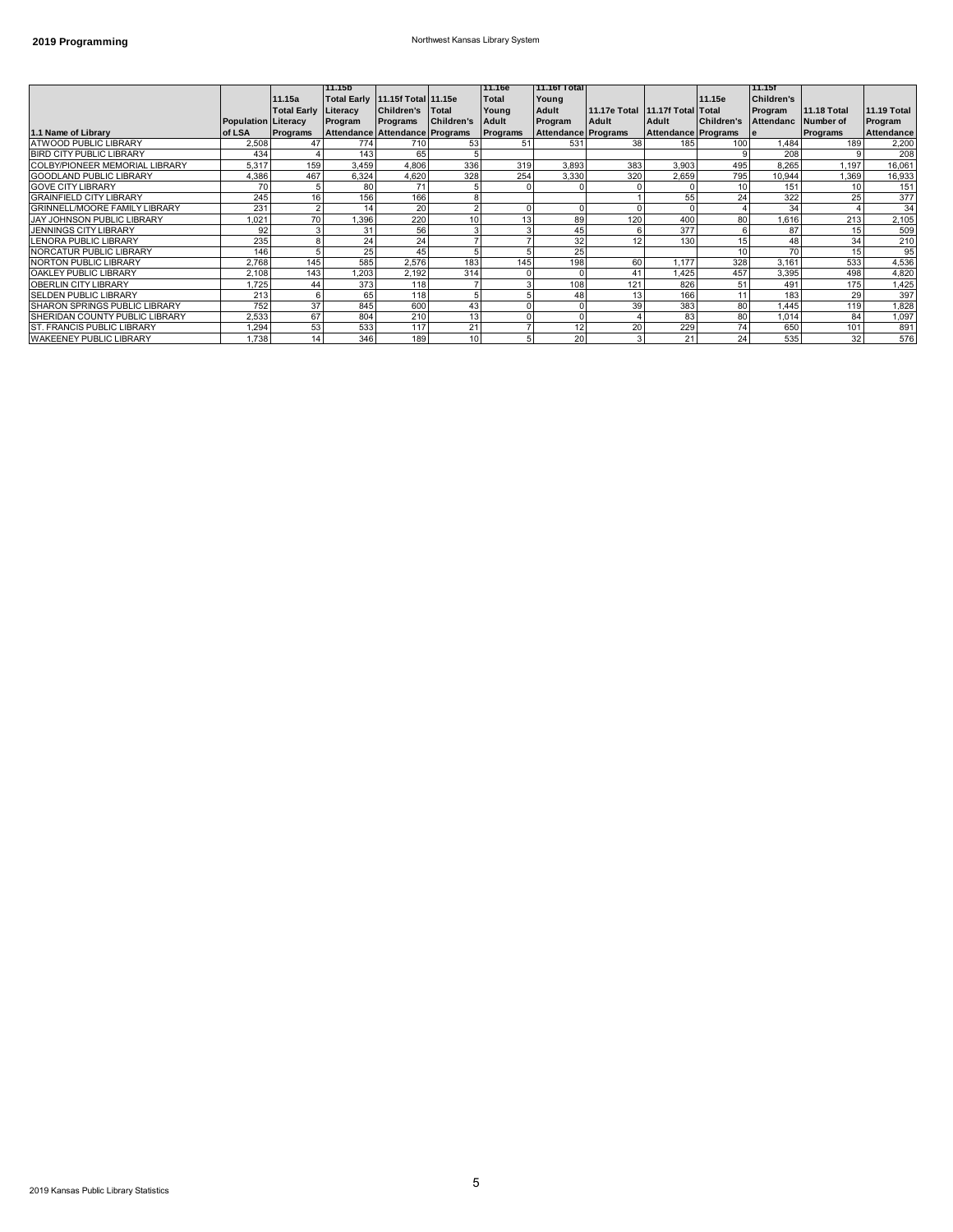### **2019 Programming 2019 Programming South Central Kansas Library System**

|                                       |                            |                    | 11.15b                         |                                 |                   | 11.16e                     | 11.16f Total        |                |                                 |                | 11.15f              |                    |                    |
|---------------------------------------|----------------------------|--------------------|--------------------------------|---------------------------------|-------------------|----------------------------|---------------------|----------------|---------------------------------|----------------|---------------------|--------------------|--------------------|
|                                       |                            | 11.15a             |                                | Total Early 11.15f Total 11.15e |                   | Total                      | Young               |                |                                 | 11.15e         | Children's          |                    |                    |
|                                       |                            | <b>Total Early</b> | Literacy                       | <b>Children's</b>               | <b>Total</b>      | Young                      | Adult               |                | 11.17e Total 11.17f Total Total |                | Program             | <b>11.18 Total</b> | <b>11.19 Total</b> |
|                                       | <b>Population Literacy</b> |                    | Program                        | Programs                        | <b>Children's</b> | Adult                      | Program             | Adult          | Adult                           | Children's     | Attendanc Number of |                    | Program            |
| 1.1 Name of Library                   | of LSA                     | Programs           | Attendance Attendance Programs |                                 |                   | Programs                   | Attendance Programs |                | <b>Attendance Programs</b>      |                | e                   | Programs           | Attendance         |
| ANDOVER PUBLIC LIBRARY                | 13,278                     | 270                | 9,120                          | 3,613                           | 26                | $\overline{4}$             | 97                  |                | 20                              | 296            | 12,733              | 301                | 12,850             |
| <b>ANTHONY PUBLIC LIBRARY</b>         | 2,099                      | 32                 | 301                            | 207                             | 8                 | 8                          | 30                  |                | 12                              | 40             | 508                 | 51                 | 550                |
| ARKANSAS CITY PUBLIC LIBRARY          | 11,793                     | $\mathsf 0$        | $\mathbf 0$                    | 1,691                           | 47                | 14                         | 590                 | 11             | 61                              | 47             | 1,691               | 72                 | 2,342              |
| <b>ARLINGTON CITY LIBRARY</b>         | 451                        | $\mathsf 0$        | $\mathbf 0$                    | 0                               | $\mathbf 0$       | $\mathbf{1}$               | 96                  | $\overline{2}$ | 158                             | $\circ$        | 0                   | 3                  | 254                |
| <b>ATTICA CITY LIBRARY</b>            | 563                        | 11                 | 12                             | 104                             | 11                | 3                          | 12                  | $\overline{4}$ | 34                              | 22             | 116                 | 29                 | 162                |
| AUGUSTA PUBLIC LIBRARY                | 9,342                      | 139                | 894                            | 1,482                           | 48                | 17                         | 140                 | 84             | 1,524                           | 187            | 2,376               | 288                | 4,040              |
| BELLE PLAINE PUBLIC LIBRARY           | 1,568                      | 46                 | 195                            | 644                             | 25                | $\overline{2}$             | 6                   | 29             | 226                             | 71             | 839                 | 102                | 1,071              |
| BRADFORD MEMORIAL LIBRARY             | 12,993                     | 88                 | 2,028                          | 3,359                           | 96                | 23                         | 190                 | 38             | 578                             | 184            | 5,387               | 245                | 6,155              |
| <b>BUHLER PUBLIC LIBRARY</b>          | 1,286                      | 28                 | 952                            | 875                             | 16                | $\mathbf{1}$               | 20                  | 20             | 264                             | 44             | 1,827               | 65                 | 2,111              |
| CALDWELL PUBLIC LIBRARY               | 998                        | 5                  | 27                             | 232                             | $\boldsymbol{9}$  | $\mathbf{1}$               | 24                  | 50             | 400                             | 14             | 259                 | 65                 | 683                |
| CANTON TOWNSHIP                       | 932                        | 16                 | 218                            | 208                             | 40                | 30                         | 398                 | 31             | 291                             | 56             | 426                 | 117                | 1,115              |
| CHENEY PUBLIC LIBRARY                 | 2,761                      | 18                 | 801                            | 265                             | 14                | 3                          | 14                  | $\overline{2}$ | <sub>9</sub>                    | 32             | 1,066               | 37                 | 1,089              |
| CLEARWATER PUBLIC LIBRARY             | 2,543                      | 132                | 3,368                          | 1,031                           | 102               | 28                         | 874                 | $\overline{4}$ | 979                             | 234            | 4,399               | 266                | 6,252              |
| COLWICH COMMUNITY LIBRARY             | 2,370                      | $\mathsf 0$        | $\Omega$                       | 2,504                           | 77                | 0                          | $\mathbf 0$         | $\mathbf 0$    |                                 | 77             | 2,504               | 77                 | 2,504              |
| CONWAY SPRINGS CITY LIBRARY           | 1,217                      | $\overline{4}$     | 52                             | 514                             | 6                 | 0                          | $\mathsf{O}\xspace$ | $\mathbf 0$    |                                 | 10             | 566                 | 10                 | 566                |
| <b>CUNNINGHAM PUBLIC LIBRARY</b>      | 448                        | 30                 | 593                            | 448                             | 18                | 8                          | 48                  | 28             | 362                             | 48             | 1,041               | 84                 | 1,451              |
| DERBY PUBLIC LIBRARY                  | 24,721                     | 198                | 4,960                          | 9,248                           | 127               | 58                         | 1,530               | 151            | 5,953                           | 325            |                     | 534                |                    |
| DIXON TOWNSHIP LIBRARY                | 616                        | 14                 | 21                             | 76                              | 14                | 14                         | 45                  | 14             | 8                               | 28             | 14,208<br>97        | 56                 | 21,691<br>150      |
|                                       | 2,463                      | 23                 | 299                            | 1,440                           | 63                | 14                         | 159                 | 14             |                                 | 86             |                     | 114                |                    |
| DOUGLASS PUBLIC LIBRARY               |                            |                    |                                |                                 |                   |                            |                     |                | 141                             |                | 1,739               |                    | 2,039              |
| FARMER TOWNSHIP/CPMS LIBRARY          | 359<br>900                 |                    |                                |                                 |                   |                            |                     |                |                                 |                | 340                 |                    |                    |
| <b>GARDEN PLAIN COMMUNITY LIBRARY</b> |                            | 10                 | 72                             | 268                             | 10                | $\overline{4}$<br>$\Omega$ | 63                  | 0              | $\Omega$                        | 20             |                     | 24                 | 403                |
| <b>GENESEO PUBLIC LIBRARY</b>         | 257                        | 12                 | 48                             | 58                              | 18                |                            | $\mathbf 0$         | $\mathbf 0$    |                                 | 30             | 106                 | 30                 | 106                |
| GODDARD PUBLIC LIBRARY                | 4,724                      | 42                 | 2,586                          | 1,536                           | 20                | 17                         | 161                 | 15             | 130                             | 62             | 4,122               | 94                 | 4,413              |
| HALSTEAD PUBLIC LIBRARY               | 2,025                      | 44                 | 719                            | 223                             | $\overline{5}$    | $\overline{2}$             | 17                  | $\overline{2}$ | 25                              | 49             | 942                 | 53                 | 984                |
| HARDTNER PUBLIC LIBRARY               | 158                        | 5                  | 40                             | 167                             | 19                | 5                          | 12                  | 13             | 104                             | 24             | 207                 | 42                 | 323                |
| HARPER PUBLIC LIBRARY                 | 1,333                      | 58                 | 576                            | 794                             | 38                | 38                         | 238                 | 39             | 234                             | 96             | 1,370               | 173                | 1,842              |
| HAVEN PUBLIC LIBRARY                  | 1,196                      | 18                 | 304                            | 417                             | 24                | 14                         | 149                 | 14             | 195                             | 42             | 721                 | 70                 | 1,065              |
| HAYSVILLE COMMUNITY LIBRARY           | 11,264                     | 118                | 543                            | 2,010                           | 99                | 19                         | 120                 | 82             | 1,207                           | 217            | 2,553               | 318                | 3,880              |
| <b>HESSTON PUBLIC LIBRARY</b>         | 3,734                      | 44                 | 1,419                          | 2,151                           | 85                | 10                         | 225                 | 52             | 1,755                           | 129            | 3,570               | 191                | 5,550              |
| HUTCHINSON PUBLIC LIBRARY             | 40,623                     | 547                | 13,217                         | 9,057                           | 305               | 24                         | 242                 | 17             | 1,337                           | 852            | 22,274              | 893                | 23,853             |
| IDA LONG GOODMAN MEMORIAL LIBRARY     | 1,188                      | 17                 | 182                            | 10,145                          | 581               | 198                        | 897                 | 97             | 1,478                           | 598            | 10,327              | 893                | 12,702             |
| INMAN PUBLIC LIBRARY                  | 1,333                      | 12                 | 141                            | 556                             | 29                | $\overline{2}$             | 25                  | $\overline{2}$ | 50                              | 41             | 697                 | 45                 | 772                |
| KINGMAN CARNEGIE LIBRARY              | 2,906                      | 131                | 3,055                          | 4,083                           | 155               | 34                         | 957                 | 8              | 109                             | 286            | 7,138               | 328                | 8,204              |
| KIOWA PUBLIC LIBRARY                  | 941                        | 4                  | 22                             | 54                              | 2                 | 0                          | $\mathbf 0$         | 0              |                                 | 6              | 76                  | 6                  | 76                 |
| <b>LEON PUBLIC LIBRARY</b>            | 730                        | $\overline{4}$     | 91                             | 60                              | $\overline{4}$    | $\mathbf{1}$               | 60                  | $\mathbf{1}$   | 15                              | 8              | 151                 | 10                 | 226                |
| LINCOLN LIBRARY                       | 1,854                      | 51                 | 972                            | 435                             | 25                | 1                          | 62                  | $\overline{2}$ | 120                             | 76             | 1,407               | 79                 | 1,589              |
| LINDSBORG COMMUNITY LIBRARY           | 3,288                      | 80                 | 793                            | 707                             | 27                | 1                          | 28                  | 27             | 319                             | 107            | 1,500               | 135                | 1,847              |
| LITTLE RIVER COMMUNITY LIBRARY        | 706                        |                    |                                |                                 |                   |                            |                     |                |                                 |                |                     |                    |                    |
| LYONS PUBLIC LIBRARY                  | 3,511                      | 97                 | 1,999                          | 469                             | 8                 | 8                          | 27                  | 19             | 292                             | 105            | 2,468               | 132                | 2,787              |
| MACKSVILLE CITY LIBRARY               | 532                        | 12                 | 164                            | 566                             | 19                | 3                          | 51                  | 6              | 102                             | 31             | 730                 | 40                 | 883                |
| MARQUETTE COMMUNITY LIBRARY           | 756                        | 19                 | 199                            | 45                              | 9                 | 0                          | $\mathbf 0$         | 19             | 55                              | 28             | 244                 | 47                 | 299                |
| MCPHERSON PUBLIC LIBRARY              | 13,077                     | 256                | 5,913                          | 3,990                           | 123               | 74                         | 987                 | 80             | 1,252                           | 379            | 9,903               | 533                | 12,142             |
| MOUNDRIDGE PUBLIC LIBRARY             | 1,864                      | 114                | 870                            | 1,422                           | 70                | 6                          | 96                  | 37             | 642                             | 184            | 2,292               | 227                | 3,030              |
| MT. HOPE PUBLIC LIBRARY               | 1,028                      |                    | 123                            | 20                              | $\overline{7}$    | 0                          | $\mathbf 0$         | $\mathbf 0$    |                                 | 14             | 143                 | 14                 | 143                |
| MULVANE PUBLIC LIBRARY                | 6,416                      | 269                | 6,379                          | 4,137                           | 150               | 65                         | 1,013               | 124            | 1,532                           | 419            | 10,516              | 608                | 13,061             |
| NEWTON PUBLIC LIBRARY                 | 18,746                     | 225                | 5,239                          | 377                             | 14                | 142                        | 2,106               | 372            | 3,142                           | 239            | 5,616               | 753                | 10,864             |
| NICKERSON PUBLIC LIBRARY              | 1,007                      | 32                 | 179                            | 55                              | 32                |                            |                     |                |                                 | 64             | 234                 | 64                 | 234                |
| NORA E. LARABEE MEMORIAL LIBRARY      | 956                        | 15                 | 305                            | 234                             | 13                | 15                         | 176                 | 43             | 1,022                           | 28             | 539                 | 86                 | 1,737              |
| NORWICH PUBLIC                        | 450                        | 6                  | 115                            | 196                             | $\overline{4}$    | $\mathbf{1}$               | 18                  | 12             | 99                              | 10             | 311                 | 23                 | 428                |
| OXFORD PUBLIC LIBRARY                 | 1,005                      | 12                 | 155                            | 425                             | 21                | $\mathbf 0$                | $\mathbf 0$         | 13             | 102                             | 33             | 580                 | 46                 | 682                |
| PARK CITY PUBLIC LIBRARY              | 7,730                      | 21                 | 264                            | 267                             | 21                | 5                          | 42                  | $\overline{7}$ | 163                             | 42             | 531                 | 54                 | 736                |
| PARTRIDGE PUBLIC LIBRARY              | 242                        | 30                 | 353                            | 97                              | $\overline{7}$    | $\overline{7}$             | 33                  |                |                                 | 37             | 450                 | 44                 | 483                |
| POTWIN PUBLIC LIBRARY                 | 640                        | $\overline{4}$     | 22                             | 550                             | 13                | $\overline{4}$             | 13                  |                | 16                              | 17             | 572                 | 22                 | 601                |
| PRATT PUBLIC LIBRARY                  | 9,378                      | 31                 | 671                            | 331                             | 8                 | 26                         | 230                 | 33             | 1.076                           | 39             | 1,002               | 98                 | 2,308              |
| PRETTY PRAIRIE PUBLIC LIBRARY         | 653                        | 19                 | 158                            | 63                              | 11                | 11                         | 19                  | 8              | 12                              | 30             | 221                 | 49                 | 252                |
| ROSE HILL PUBLIC LIBRARY              | 3,965                      | 36                 | 727                            | 2,750                           | 45                | 13                         | 251                 | 26             | 985                             | 81             | 3,477               | 120                | 4,713              |
| RUTH DOLE MEMORIAL LIBRARY            | 856                        | 47                 | 572                            | 95                              | 5                 | 52                         | 104                 | 0              | $\Omega$                        | 52             | 667                 | 104                | 771                |
| SEDGWICK/LILLIAN TEAR                 | 1,641                      | 18                 | 100                            | 184                             | 10                | 6                          | 64                  | $\mathbf 0$    |                                 | 28             | 284                 | 34                 | 348                |
| SOUTH HAVEN TOWNSHIP LIBRARY          | 476                        | 24                 | 141                            | 126                             | 4                 | 0                          | $\mathbf 0$         | $\overline{0}$ | 0                               | 28             | 267                 | 28                 | 267                |
| STERLING FREE PUBLIC LIBRARY          | 2,210                      | 71                 | 1,570                          | 526                             | 26                | 21                         | 74                  |                | $\Omega$                        | 97             | 2,096               | 118                | 2,170              |
| <b>SYLVIA PUBLIC LIBRARY</b>          | 206                        | $\overline{4}$     | 10                             | 48                              | $\overline{4}$    | $\overline{4}$             | 14                  | $\mathbf 0$    | 24                              | 8              | 58                  | 12                 | 96                 |
| TOWANDA PUBLIC LIBRARY                | 1,460                      | 13                 | 530                            | 115                             | 9                 | 9                          | 72                  |                | 19                              | 22             | 645                 | 32                 | 736                |
| TURON COMMUNITY LIBRARY               | 372                        | 11                 | 44                             | 39                              | 9                 | 9                          | 14                  | $\overline{4}$ | $\overline{7}$                  | 20             | 83                  | 33                 | 104                |
| UDALL PUBLIC LIBRARY                  | 714                        | 6                  | 50                             | 53                              | 5                 | 0                          | $\mathbf 0$         | 11             | 58                              | 11             | 103                 | 22                 | 161                |
| VALLEY CENTER PUBLIC LIBRARY          | 7,313                      | 118                | 2,312                          | 8,304                           | 109               | 15                         | 188                 | 125            | 1,971                           | 227            | 10,616              | 367                | 12,775             |
| <b>VIOLA TOWNSHIP</b>                 | 487                        | 17                 | 39                             | 65                              | 11                | 6                          | $\overline{4}$      | 17             | 65                              | 28             | 104                 | 51                 | 173                |
| WALTON COMMUNITY LIBRARY              | 231                        | 3                  | $\overline{4}$                 | 38                              | 3                 | 3                          | $\overline{7}$      | $\mathbf{3}$   | 9                               | 6              | 42                  | 12                 | 58                 |
| <b>WELLINGTON PUBLIC</b>              | 7,748                      | 61                 | 1,481                          | 862                             | 34                | 76                         | 931                 | 53             | 1,022                           | 95             | 2,343               | 224                | 4,296              |
| WHITEWATER MEMORIAL LIBRARY           | 723                        | 26                 | 762                            | 1,287                           | 71                | 14                         | 109                 | 53             | 670                             | 97             | 2,049               | 164                | 2,828              |
| WICHITA PUBLIC LIBRARY                | 389,255                    | 1,175              | 33,139                         | 18,994                          | 417               | 119                        | 3,881               | 3,718          | 21,899                          | 1,592          | 52,133              | 5,429              | 77,913             |
| WINFIELD PUBLIC LIBRARY               | 12,057                     | 133                | 2,685                          | 5,689                           | 75                | 25                         | 1,348               | 53             | 1,955                           | 208            | 8,374               | 286                | 11,677             |
| <b>ZENDA PUBLIC LIBRARY</b>           | 151                        |                    |                                | 53                              | 7                 |                            |                     |                |                                 | $\overline{7}$ | 53                  | $\overline{7}$     | 53                 |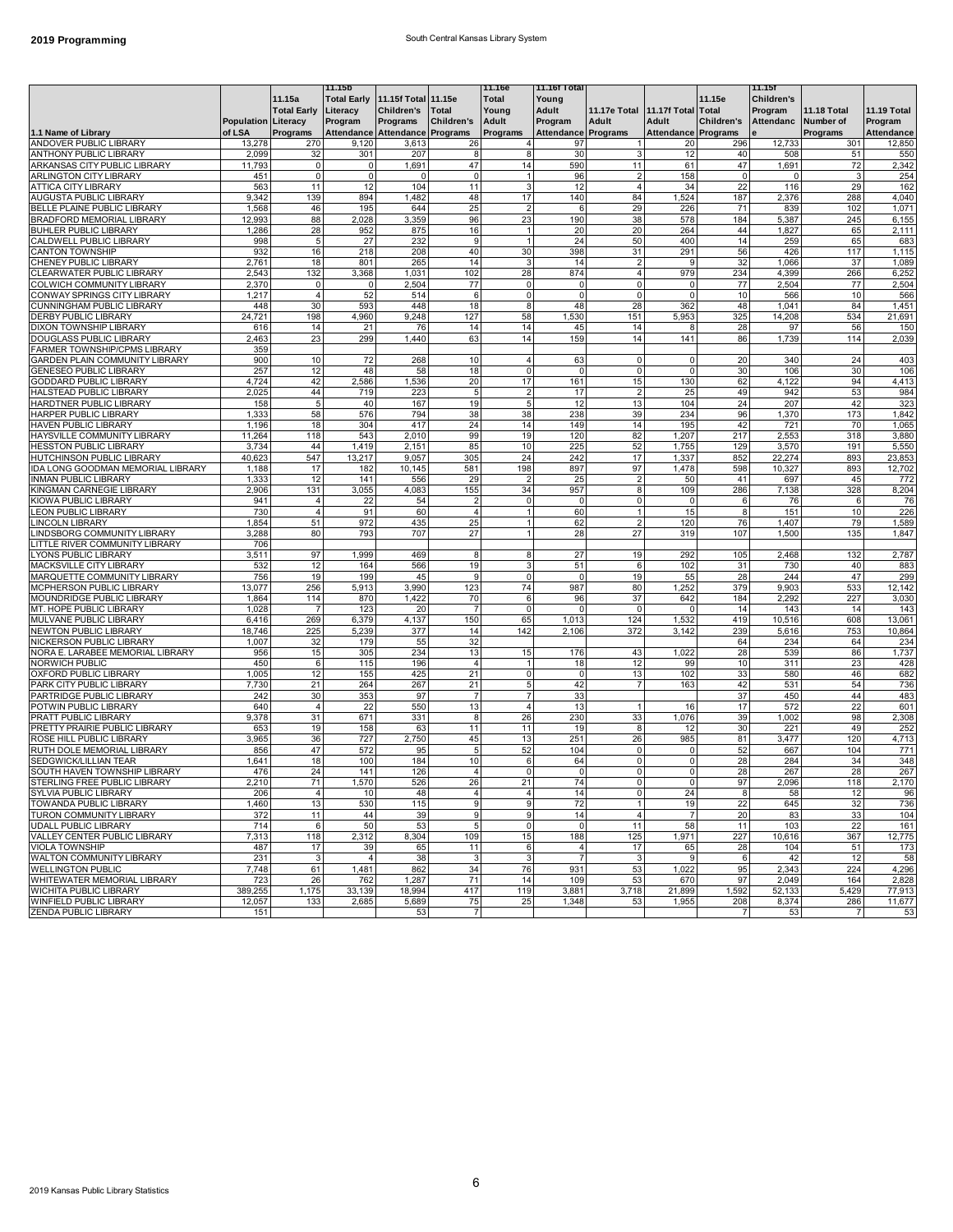#### **2019 Programming 2019 Programming** Southeast Kansas Library System

|                                        |                            |                    | 11.15b                          |            |                   | 11.16e                   | 11.16f Total        |                         |                            |                 | 11.15f            |                    |                    |
|----------------------------------------|----------------------------|--------------------|---------------------------------|------------|-------------------|--------------------------|---------------------|-------------------------|----------------------------|-----------------|-------------------|--------------------|--------------------|
|                                        |                            | 11.15a             | Total Early 11.15f Total 11.15e |            |                   | Total                    | Young               |                         |                            | 11.15e          | <b>Children's</b> |                    |                    |
|                                        |                            | <b>Total Early</b> | Literacy                        | Children's | <b>Total</b>      | Youna                    | <b>Adult</b>        | <b>11.17e Total</b>     | 11.17f Total Total         |                 | Program           | <b>11.18 Total</b> | <b>11.19 Total</b> |
|                                        | <b>Population Literacy</b> |                    | Program                         | Programs   | <b>Children's</b> | Adult                    | Program             | Adult                   | Adult                      | Children's      | <b>Attendanc</b>  | Number of          | Program            |
| 1.1 Name of Library                    | of LSA                     | <b>Programs</b>    | Attendance Attendance Programs  |            |                   | <b>Programs</b>          | Attendance Programs |                         | <b>Attendance Programs</b> |                 |                   | Programs           | <b>Attendance</b>  |
| <b>ALTOONA PUBLIC LIBRARY</b>          | 380                        | $\Omega$           |                                 | 95         |                   | $\Omega$                 |                     |                         |                            |                 | 95                |                    | 95                 |
| ARMA CITY LIBRARY                      | 1,434                      | $\mathbf{1}$       | 26                              | 195        | 13                | 3                        | 6                   | $\mathbf 0$             | $\Omega$                   | 14              | 221               | 17                 | 227                |
| <b>BRONSON PUBLIC LIBRARY</b>          | 12.935                     | 23                 | 103                             | 47         | 9                 | 5                        | 21                  | 117                     | 1,107                      | 32              | 150               | 154                | 1,278              |
| <b>CANEY CITY LIBRARY</b>              | 1,991                      | 287                | 1.010                           | 900        | 284               | 284                      | 369                 | 280                     | 1.143                      | 571             | 1,910             | 1,135              | 3,422              |
| CEDAR VALE MEMORIAL LIBRARY            | 517                        | 58                 | 1,222                           | 357        | 55                | 13                       | 304                 | 13                      | 211                        | 113             | 1,579             | 139                | 2,094              |
| CHANUTE PUBLIC LIBRARY                 | 9,018                      | 100                | 2,567                           | 1,130      | 55                | 23                       | 135                 | 61                      | 885                        | 155             | 3,697             | 239                | 4,717              |
| CHERRYVALE PUBLIC LIBRARY              | 2,152                      | 272                | 319                             | 883        | 327               | 330                      | 567                 | 304                     | 671                        | 599             | 1,202             | 1,233              | 2,440              |
| CHETOPA CITY LIBRARY                   | 1.035                      | $\overline{4}$     | 10                              | 96         | 15                | $\Omega$                 | $\Omega$            |                         | 9                          | 19              | 106               | 21                 | 115                |
| COFFEY COUNTY LIBRARY                  | 8,233                      | 509                | 7,500                           | 12,935     | 1,769             | 394                      | 2,968               | 972                     | 9,511                      | 2,278           | 20,435            | 3,644              | 32,914             |
| COFFEYVILLE PUBLIC LIBRARY             | 9.366                      | 15                 | 582                             | 285        | 8                 | 8                        | 39                  | 45                      | 247                        | 23              | 867               | 76                 | 1.153              |
| COLONY CITY LIBRARY                    | 410                        | 8                  | 161                             | 131        | 6                 | 6                        | 131                 | 1                       | 21                         | 14              | 292               | 21                 | 444                |
| COLUMBUS PUBLIC LIBRARY                | 3.070                      | 35                 | 373                             | 631        | 20                | $\Omega$                 | $\Omega$            | 20                      | 475                        | 55              | 1.004             | 75                 | 1.479              |
| EDNA PUBLIC LIBRARY                    | 410                        | 38                 | 174                             | 47         | 6                 | 6                        | 14                  | $\Omega$                | $\Omega$                   | 44              | 221               | 50                 | 235                |
| ERIE CITY PUBLIC LIBRARY               | 1.085                      | 18                 | 147                             | 363        | 62                | 10                       | 30                  | 45                      | 170                        | 80              | 510               | 135                | 710                |
| EUREKA PUBLIC LIBRARY                  | 2,373                      | 6                  | 81                              | 231        | 21                |                          | 29                  | 10                      | 103                        | 27              | 312               | 40                 | 444                |
| FALL RIVER PUBLIC LIBRARY              | 148                        | 3                  | $\overline{1}$                  |            | 3                 |                          |                     | $\Omega$                | $\Omega$                   | 6               |                   | $\mathbf{q}$       |                    |
| FORT SCOTT PUBLIC LIBRARY              | 7.765                      | 162                | 3,131                           | 1,491      | 52                | 48                       | 315                 | 69                      | 575                        | 214             | 4,622             | 331                | 5,512              |
| FREDONIA PUBLIC LIBRARY                | 2,264                      | $\overline{7}$     | 206                             | 346        | 17                | $\mathbf 0$              | $\Omega$            | $\mathsf{O}\xspace$     | $\Omega$                   | 24              | 552               | 24                 | 552                |
| <b>GALENA PUBLIC LIBRARY</b>           | 2,875                      | 11                 | 226                             | 510        | 14                | 8                        | 109                 | $\overline{4}$          | 76                         | 25              | 736               | 37                 | 921                |
| <b>GARNETT PUBLIC LIBRARY</b>          | 3,262                      | 57                 | 746                             | 977        | 19                | 15                       | 78                  | 34                      | 484                        | 76              | 1.723             | 125                | 2,285              |
| <b>GIRARD PUBLIC LIBRARY</b>           | 2.702                      | 77                 | 604                             | 2.187      | 138               | 108                      | 786                 | 68                      | 691                        | 215             | 2.791             | 391                | 4.268              |
| <b>GRAVES MEMORIAL PUBLIC LIBRARY</b>  | 883                        | 8                  | 32                              | 106        | $\overline{7}$    |                          | 10                  | $\overline{7}$          | 26                         | 15              | 138               | 29                 | 174                |
| <b>GRENOLA PUBLIC LIBRARY</b>          | 187                        | $\overline{7}$     | 19                              | 14         | 6                 | 6                        | $\overline{7}$      | 16                      | 23                         | 13              | 33                | 35                 | 63                 |
| <b>HAMILTON CITY LIBRARY</b>           | 243                        | 13                 | 113                             | 70         | 14                |                          | 22                  | 23                      | 51                         | 27              | 183               | 55                 | 256                |
| <b>HEPLER CITY LIBRARY</b>             | 133                        | 50                 | 122                             | 37         | 20                | 20                       | 35                  | 14                      | 121                        | 70              | 159               | 104                | 315                |
| <b>HOWARD CITY LIBRARY</b>             | 602                        | 17                 | 145                             | 274        | 17                | 12                       | 50                  | 19                      | 256                        | 34              | 419               | 65                 | 725                |
| HUMBOLDT PUBLIC LIBRARY                | 1.789                      | 20                 | 505                             | 126        | 3                 | っ                        | 30                  | 11                      | 69                         | 23              | 631               | 36                 | 730                |
| INDEPENDENCE PUBLIC LIBRARY            | 12,362                     | 134                | 2.340                           | 8,327      | 205               | 132                      | 2.949               | 246                     | 3,548                      | 339             | 10,667            | 717                | 17.164             |
| <b>IOLA PUBLIC LIBRARY</b>             | 5.312                      | 56                 | 578                             | 678        | 21                | 28                       | 103                 | 63                      | 709                        | 77              | 1.256             | 168                | 2.068              |
| JOHNSTON PUBLIC LIBRARY                | 3,944                      | 30                 | 777                             | 891        | 48                |                          | $\overline{2}$      | 49                      | 131                        | 78              | 1,668             | 129                | 1,801              |
| KINCAID COMMUNITY LIBRARY              | 387                        | 22                 | 88                              | 61         | 14                | 16                       | 22                  | 5                       | 18                         | 36              | 149               | 57                 | 189                |
| LIBRARY DISTRICT #2, LINN COUNTY       | 2,567                      | 83                 | 841                             | 4,313      | 226               | g                        | 347                 | 195                     | 3,390                      | 309             | 5,154             | 513                | 8,891              |
| LINN COUNTY LIBRARY DIST #3            | 486                        | $\overline{7}$     | 5                               | 40         | $\overline{7}$    | $\Omega$                 | $\Omega$            | $\mathbf 0$             | $\Omega$                   | 14              | 45                | 14                 | 45                 |
| <b>LINN COUNTY LIBRARY DISTRICT #1</b> | 2,135                      | 48                 | 441                             | 193        | 29                | 29                       | 97                  | g                       | 98                         | $\overline{77}$ | 634               | 115                | 829                |
| LINN COUNTY LIBRARY DISTRICT #5        | 1.818                      | 47                 | 681                             | 398        | 12                | 5                        | 62                  | 38                      | 330                        | 59              | 1,079             | 102                | 1,471              |
| <b>LONGTON PUBLIC LIBRARY</b>          | 302                        | $\Omega$           | $\Omega$                        | 34         |                   |                          | 34                  | $\mathbf 0$             | $\Omega$                   |                 | 34                |                    | 68                 |
| <b>MADISON PUBLIC LIBRARY</b>          | 629                        | 27                 | 202                             | 183        | 6                 | $\Omega$                 | $\mathbf 0$         | 4                       | 339                        | 33              | 385               | 37                 | 724                |
| MCCUNE OSAGE TOWNSHIP LIBRARY          | 762                        | 88                 | 485                             | 276        | 26                | 26                       | 208                 | $\overline{\mathbf{3}}$ | 60                         | 114             | 761               | 143                | 1,029              |
| MOLINE PUBLIC LIBRARY                  | 321                        | 10                 | 87                              | $\Omega$   | 6                 | 5                        | $\mathbf 0$         | 58                      | 260                        | 16              | 87                | 79                 | 347                |
| <b>MORAN PUBLIC LIBRARY</b>            | 514                        | 14                 | 77                              | 70         | 23                | 34                       | 96                  | $\mathbf{Q}$            | 54                         | 37              | 147               | 80                 | 297                |
| MOUND CITY/LINN COUNTY DIST. #4        | 2,057                      | 269                | 977                             | 252        | 162               | 192                      | 323                 | 574                     | 4,391                      | 431             | 1,229             | 1,197              | 5,943              |
| MOUND VALLEY LIBRARY                   | 375                        | 20                 | 772                             | 482        | 20                | 20                       | 289                 | $\overline{2}$          | 16                         | 40              | 1,254             | 62                 | 1,559              |
| NEODESHA/W.A. RANKIN MEMORIAL          | 2,310                      | 23                 | 317                             | 1,298      | 106               | 17                       | 418                 | 101                     | 795                        | 129             | 1,615             | 247                | 2,828              |
| OSWEGO PUBLIC                          | 1.698                      | 6                  | 15                              | 152        | 6                 | 2                        | q                   | 3                       | 35                         | 12              | 167               | 17                 | 211                |
| PARSONS PUBLIC LIBRARY                 | 9,665                      | 22                 | 351                             | 2,246      | 186               | 110                      | 562                 | 250                     | 3,571                      | 208             | 2,597             | 568                | 6,730              |
| PITTSBURG PUBLIC LIBRARY               | 20.178                     | 149                | 11.104                          | 8,180      | 81                | 117                      | 3,520               | 212                     | 4,768                      | 230             | 19,284            | 559                | 27,572             |
| PRESCOTT CITY LIBRARY                  | 537                        | 3                  | 6                               |            | $\overline{1}$    | $\overline{1}$           | $\Omega$            | $\Omega$                |                            | $\overline{4}$  |                   | 5                  |                    |
| SAVONBURG PUBLIC LIBRARY               | 102                        | 12                 | 164                             | 333        | 12                | 5                        | 29                  | 16                      | 232                        | 24              | 497               | 45                 | 758                |
| <b>SEDAN PUBLIC LIBRARY</b>            | 1.016                      | 20                 | 200                             | 150        | 15                | $\Omega$                 | $\Omega$            | $\mathbf 0$             | $\Omega$                   | 35              | 350               | 35                 | 350                |
| THAYER FRIDAY READING CLUB CITY LIBRAR | 464                        | 18                 | 18                              | 174        | 10                | $\Omega$                 |                     | 6                       | 283                        | 28              | 192               | 34                 | 475                |
| <b>TORONTO PUBLIC LIBRARY</b>          | 267                        | $\mathbf 0$        | $\mathbf 0$                     | 280        | 51                | 51                       | 281                 | 4                       | 20                         | 51              | 280               | 106                | 581                |
| WALNUT PUBLIC LIBRARY                  | 228                        | 1                  | 1                               | 9          | 1                 |                          | 10                  | 0                       | 0                          | $\overline{2}$  | 10                | 3                  | 20                 |
| <b>WEIR PUBLIC LIBRARY</b>             | 639                        | 20                 | 269                             | 249        | 8                 | $\overline{\phantom{a}}$ | 38                  | 3                       | 94                         | 28              | 518               | 33                 | 650                |
| YATES CENTER PUBLIC LIBRARY            | 1.346                      | 15                 | 140                             | 302        | 10                | $\overline{A}$           | 24                  | $\overline{2}$          | 20                         | 25              | 442               | 31                 | 486                |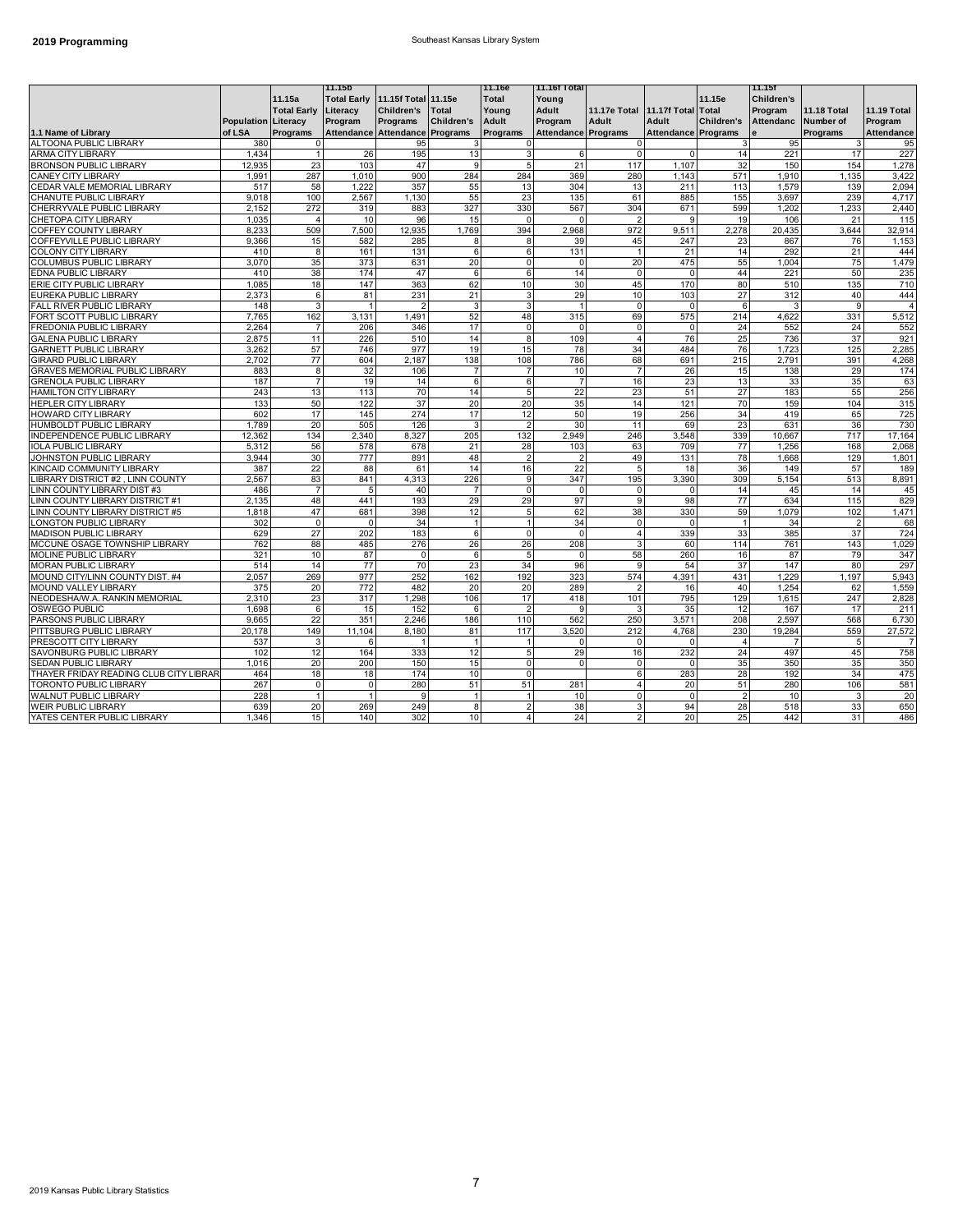# **2019 Programming 2019 Programming Southwest Kansas Library System**

|                                       |                            |                        | l11.15b                         |                   |                   | 11.16e       | <b>11.16f Total</b>        |                                 |                     |                   | l 11.15f          |                    |                    |
|---------------------------------------|----------------------------|------------------------|---------------------------------|-------------------|-------------------|--------------|----------------------------|---------------------------------|---------------------|-------------------|-------------------|--------------------|--------------------|
|                                       |                            | 11.15a                 | Total Early 11.15f Total 11.15e |                   |                   | <b>Total</b> | Young                      |                                 |                     | 11.15e            | <b>Children's</b> |                    |                    |
|                                       |                            | <b>Total Early</b>     | Literacy                        | <b>Children's</b> | Total             | Young        | Adult                      | 11.17e Total 11.17f Total Total |                     |                   | Program           | <b>11.18 Total</b> | <b>11.19 Total</b> |
|                                       | <b>Population Literacy</b> |                        | Program                         | Programs          | <b>Children's</b> | Adult        | Program                    | Adult                           | Adult               | <b>Children's</b> | Attendanc         | Number of          | Program            |
| 1.1 Name of Library                   | of LSA                     | <b>Programs</b>        | Attendance Attendance Programs  |                   |                   | Programs     | <b>Attendance Programs</b> |                                 | Attendance Programs |                   | e                 | Programs           | <b>Attendance</b>  |
| <b>BUCKLIN PUBLIC LIBRARY</b>         | 783                        | 65                     | 505                             | 468               | 61                |              |                            |                                 |                     | 126               | 973               | 126                | 973                |
| <b>CIMARRON CITY LIBRARY</b>          | 2.211                      | 125                    | 11.875                          | 1.400             | 48                | 17           | 115                        | 35                              | 1.775               | 173               | 13.275            | 225                | 15,165             |
| COLDWATER-WILMORE REGIONAL LIBRARY    | 1.121                      | 24                     | 180                             | 18                | $\Delta$          |              | 0                          |                                 | 12                  | 28                | 198               | 30 <sup>1</sup>    | 210                |
| COPELAND PUBLIC LIBRARY               | 298                        | $\overline{2}$         | 53                              | 58                | 8                 | $\Omega$     | 5                          | $\Omega$                        |                     | 10                | 111               | 10 <sup>1</sup>    | 116                |
| DIGHTON/LANE COUNTY LIBRARY           | 1.560                      | 55                     | 645                             | 2.225             | 55                | 47           | 148                        | 22                              | 163                 | 110               | 2,870             | 179                | 3,181              |
| DODGE CITY PUBLIC LIBRARY             | 27.329                     | 68                     | .254                            | 2.288             | 63                | g            | 185                        | 29                              | 688                 | 131               | 3,542             | 169                | 4,415              |
| DUDLEY TOWNSHIP LIBRARY               | 1,599                      | 43                     | 456                             | 1,491             | 98                | 8            | 31                         | 50                              | 389                 | 141               | 1,947             | 199                | 2,367              |
| ELKHART/MORTON COUNTY LIBRARY         | 2.667                      | 41                     | 567                             | 1.836             | 112               | 25           | 227                        | 13                              | 216                 | 153               | 2.403             | 191                | 2,846              |
| FOWLER PUBLIC LIBRARY                 | 532                        | 7                      | 27                              | 448               | 30                | 3            | 51                         | 6                               | 37                  | 37                | 475               | 46                 | 563                |
| <b>GRANT COUNTY LIBRARY</b>           | 7.336                      | 164                    | 2.919                           | 1.795             | 64                | 49           | 542                        | 61                              | 431                 | 228               | 4.714             | 338                | 5,687              |
| <b>GREELEY COUNTY PUBLIC LIBRARY</b>  | 1.227                      | 65                     | 646                             | 128               | 45                | 13           | 477                        | 6                               | 156                 | 110               | 774               | 129                | 1,407              |
| <b>HAMILTON COUNTY PUBLIC LIBRARY</b> | 2.607                      | 120                    | 1.071                           | 6.626             | 302               | 89           | 1.521                      | 49                              | 268                 | 422               | 7,697             | 560                | 9,486              |
| <b>HANSTON CITY LIBRARY</b>           | 196                        | 10                     | 88                              | 62                | 9                 | 10           | 31                         |                                 | 14                  | 19                | 150               | 31                 | 195                |
| HASKELL TOWNSHIP LIBRARY              | 1.950                      | 36                     | 931                             | 494               | 19                |              | $\mathbf 0$                | 10                              | 86                  | 55                | 1,425             | 65                 | 1,511              |
| <b>JETMORE PUBLIC LIBRARY</b>         | 822                        | 54                     | 70                              | 24                |                   |              | 6                          |                                 | 16                  | 55                | 94                | 56                 | 116                |
| <b>KEARNY COUNTY LIBRARY</b>          | 3.943                      | 20                     | 828                             | 866               | 21                | 20           | 71                         | 21                              | 231                 | 41                | 1.694             | 82                 | 1,996              |
| <b>KINSLEY</b>                        | 1.376                      | 70                     | 831                             | 643               | 31                | 51           | 981                        | 44                              | 1.035               | 101               | 1.474             | 196                | 3,490              |
| KISMET PUBLIC LIBRARY                 | 2,130                      | $\boldsymbol{\Lambda}$ | 57                              | 209               | 5                 |              | $\Omega$                   | 10                              | 197                 | 9                 | 266               | 19                 | 463                |
| LIBERAL MEMORIAL LIBRARY              | 19.495                     | 128                    | 2.183                           | 1,950             | 107               | 64           | 1,432                      | 74                              | 1.401               | 235               | 4,133             | 373                | 6,966              |
| <b>MEADE PUBLIC LIBRARY</b>           | 1,565                      | 20                     | 463                             | 414               | 14                |              | 119                        | 12                              | 140                 | 34                | 877               | 53                 | 1,136              |
| <b>MEADOWLARK LIBRARY/LEWIS</b>       | 522                        | $\Omega$               | $\Omega$                        | 58                | 5                 |              | $\Omega$                   |                                 |                     |                   | 58                | 5                  | 58                 |
| <b>MINNEOLA CITY LIBRARY</b>          | 684                        | 27                     | 205                             | 80                | 8                 | 8            | 40                         |                                 |                     | 35                | 285               | 43                 | 325                |
| MONTEZUMA TOWNSHIP LIBRARY            | .541                       | 68                     | 1.400                           | 911               | 68                | U            | $\Omega$                   | 16                              | 242                 | 136               | 2,311             | 152                | 2,553              |
| <b>NESS CITY PUBLIC LIBRARY</b>       | 1.338                      | 35                     | 353                             | 1.150             | 24                | <sup>n</sup> | $\Omega$                   | 14                              | 1.092               | 59                | 1.503             | 73                 | 2,595              |
| PLAINS COMMUNITY LIBRARY              | 1.446                      | 56                     | 572                             | 171               | 8                 | ĥ            | 123                        |                                 | 98                  | 64                | 743               | 74                 | 964                |
| PROTECTION TOWNSHIP LIBRARY           | 627                        | 8                      | 45                              | 14                | $\Delta$          |              | 6                          |                                 |                     | 12                | 59                | 17                 | 69                 |
| RANSOM PUBLIC LIBRARY                 | 268                        | 84                     | 488                             | 468               | 36                |              | $\Omega$                   | $\Omega$                        |                     | 120               | 956               | 120                | 956                |
| <b>SCOTT COUNTY LIBRARY</b>           | 4.897                      | 137                    | 27,810                          | 1.028             | 101               | 38           | 63                         | 28                              | 437                 | 238               | 28.838            | 304                | 29,338             |
| SPEARVILLE TOWNSHIP LIBRARY           | 1.124                      | 38                     | 260                             | 106               | 5                 |              | 13                         |                                 | 99                  | 43                | 366               | 51                 | 478                |
| STANTON COUNTY PUBLIC LIBRARY         | 1.987                      | 56                     | 475                             | 2,963             | 87                |              |                            | 21                              | 861                 | 143               | 3.438             | 164                | 4,299              |
| <b>STEVENS COUNTY LIBRARY</b>         | 5.559                      | 10                     | 257                             | 4.764             | 113               |              | $\Omega$                   | 58                              | 486                 | 123               | 5.021             | 181                | 5,507              |
| <b>WICHITA COUNTY LIBRARY</b>         | 2.105                      | 53                     | 742                             | 160               | 9                 | 9            | 25                         |                                 | 27                  | 62                | 902               | 78                 | 954                |